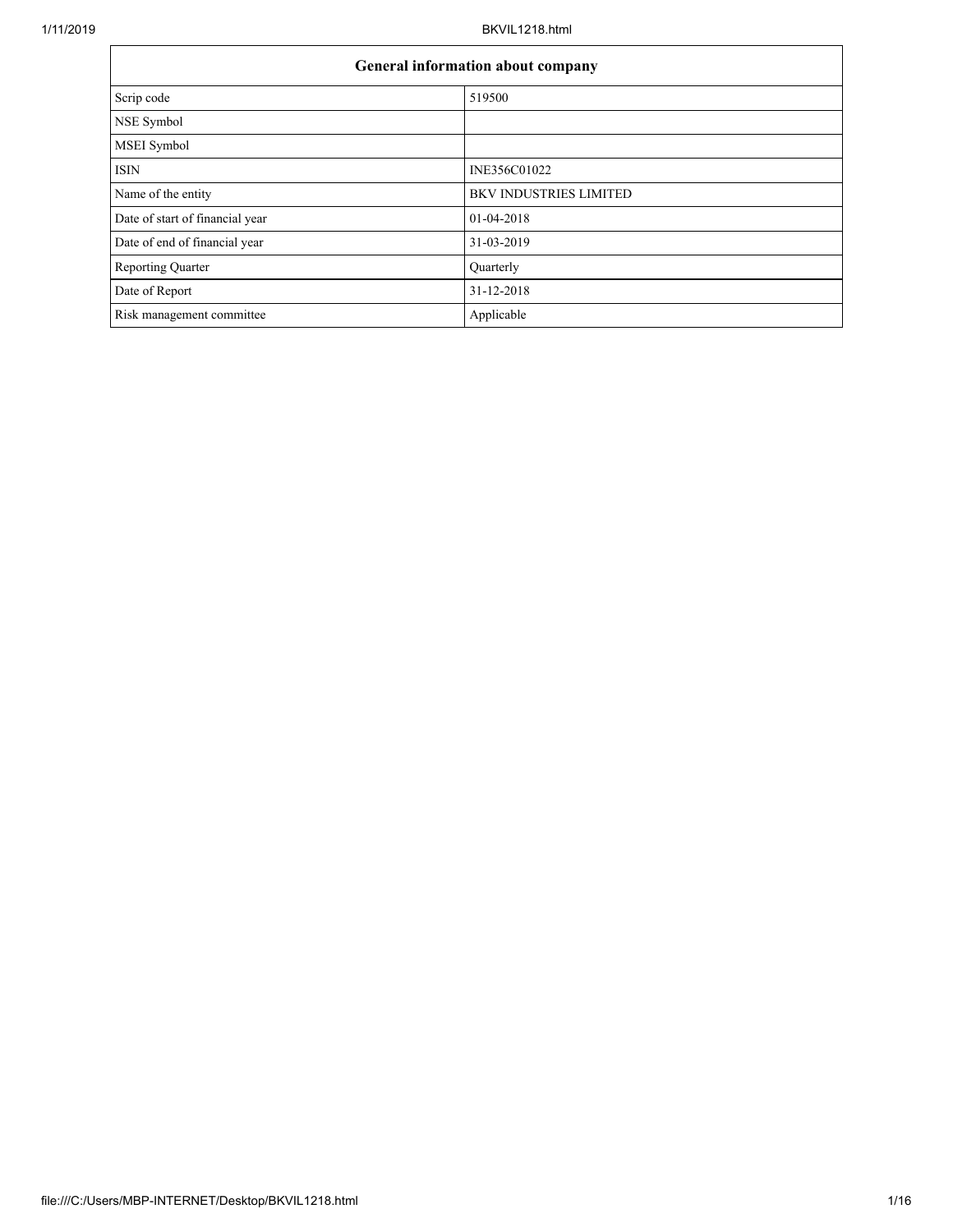| Annexure I                                                                                |  |  |  |  |
|-------------------------------------------------------------------------------------------|--|--|--|--|
| Annexure I to be submitted by listed entity on quarterly basis                            |  |  |  |  |
| <b>I. Composition of Board of Directors</b>                                               |  |  |  |  |
| Disclosure of notes on composition of board of directors explanatory                      |  |  |  |  |
| Is there any change in information of board of directors compare to previous quarter   No |  |  |  |  |
| Wether the listed entity has a Regular Chairperson No                                     |  |  |  |  |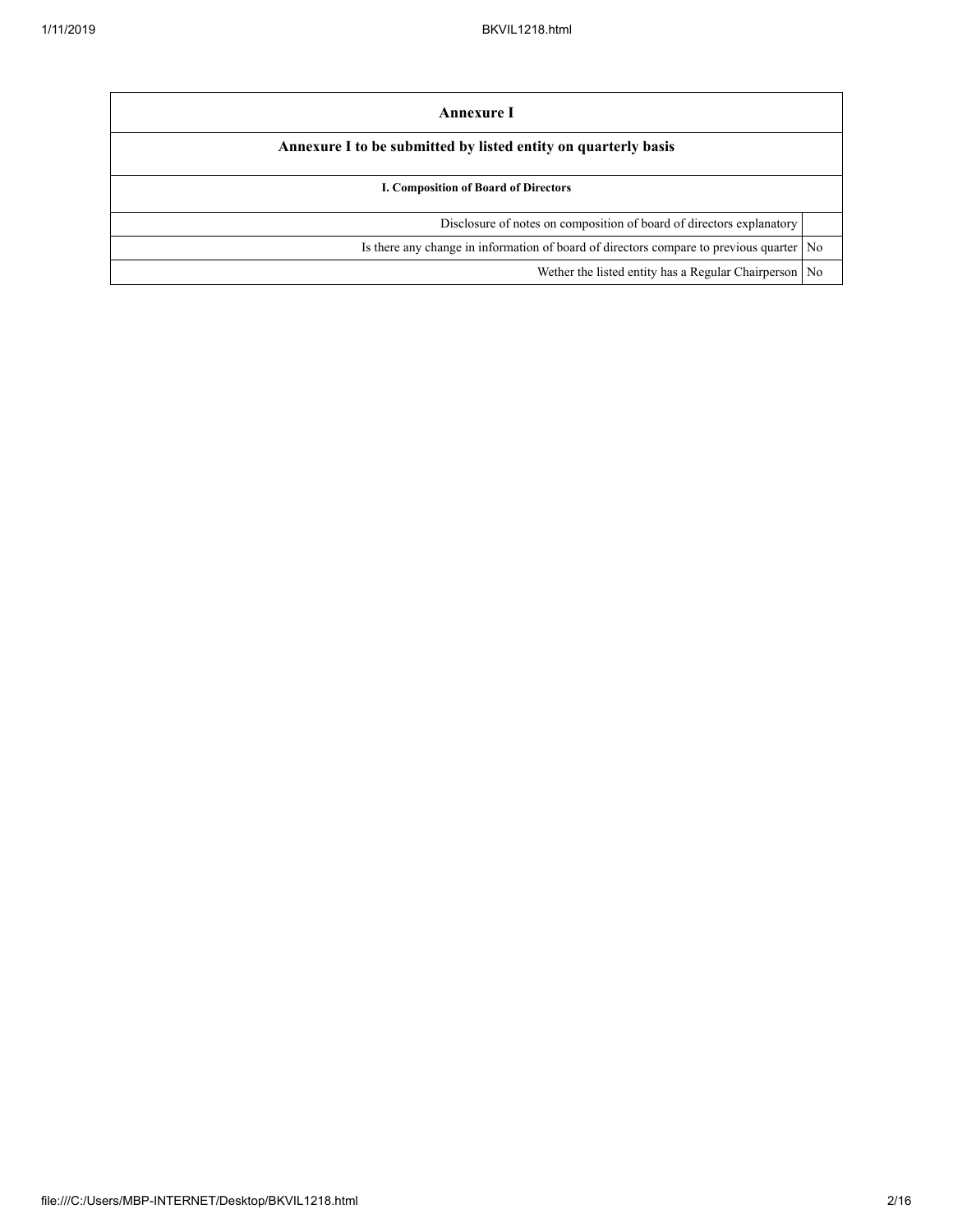| Annexure 1                                                                         |  |  |  |  |
|------------------------------------------------------------------------------------|--|--|--|--|
| <b>II. Composition of Committees</b>                                               |  |  |  |  |
| Disclosure of notes on composition of committees explanatory                       |  |  |  |  |
| Is there any change in information of committees compare to previous quarter   Yes |  |  |  |  |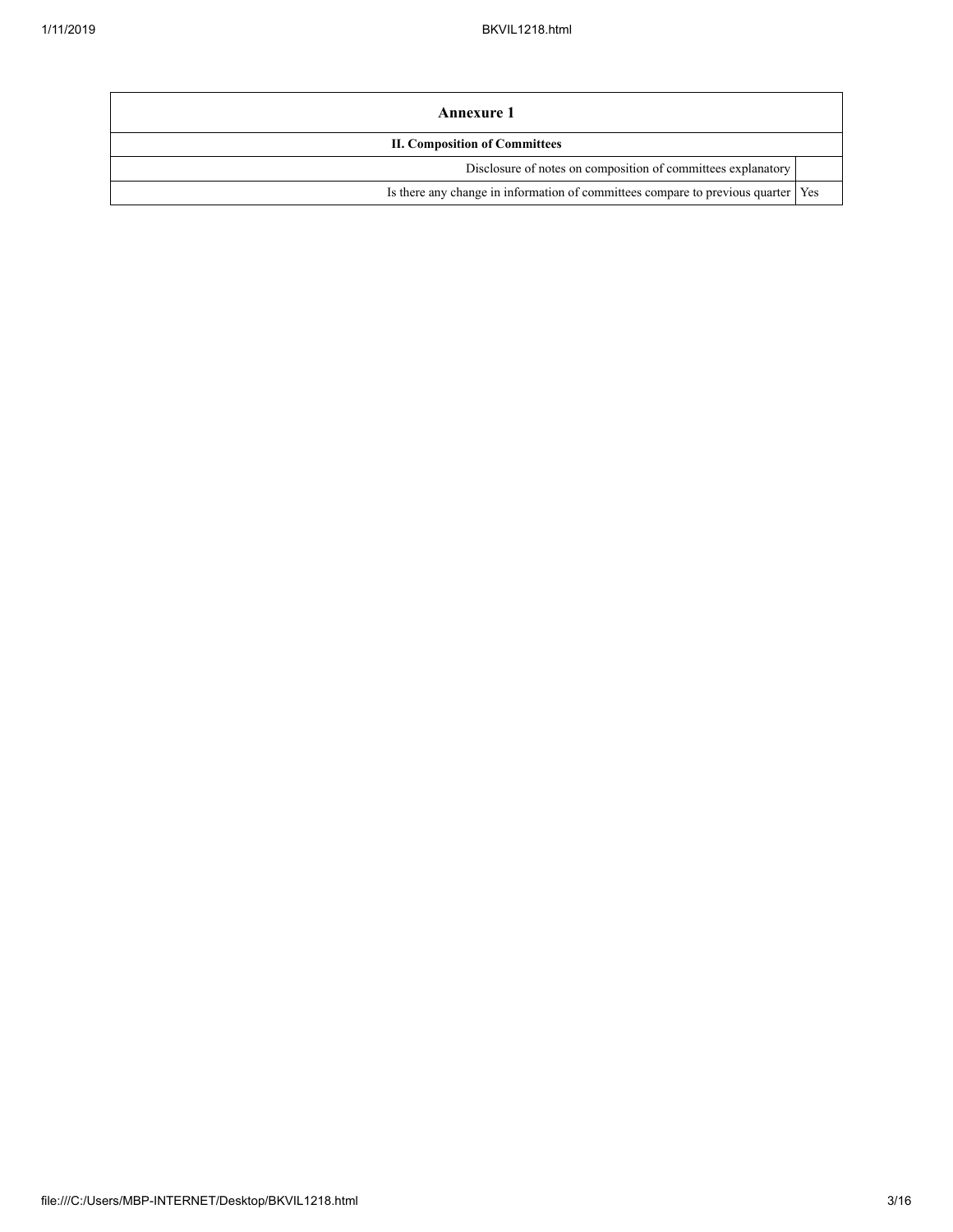|                | <b>Audit Committee Details</b> |                                   |                                                       |                            |                        |                      |         |  |
|----------------|--------------------------------|-----------------------------------|-------------------------------------------------------|----------------------------|------------------------|----------------------|---------|--|
|                |                                |                                   | Whether the Audit Committee has a Regular Chairperson |                            | Yes                    |                      |         |  |
| <b>Sr</b>      | <b>DIN</b><br>Number           | Name of Committee<br>members      | Category 1 of directors                               | Category 2 of<br>directors | Date of<br>Appointment | Date of<br>Cessation | Remarks |  |
|                | 02324865                       | TUNUGUNTLA RAMA<br><b>KRISHNA</b> | Non-Executive - Independent<br>Director               | Chairperson                | 06-08-2014             |                      |         |  |
| $\overline{2}$ | 01816366                       | NELLORE DOLENDRA<br>PRASAD        | Non-Executive - Independent<br>Director               | Member                     | 06-08-2014             |                      |         |  |
| $\overline{3}$ | 00112766                       | <b>BOMMIDALA ANITHA</b>           | Non-Executive - Non<br>Independent Director           | Member                     | 06-08-2014             |                      |         |  |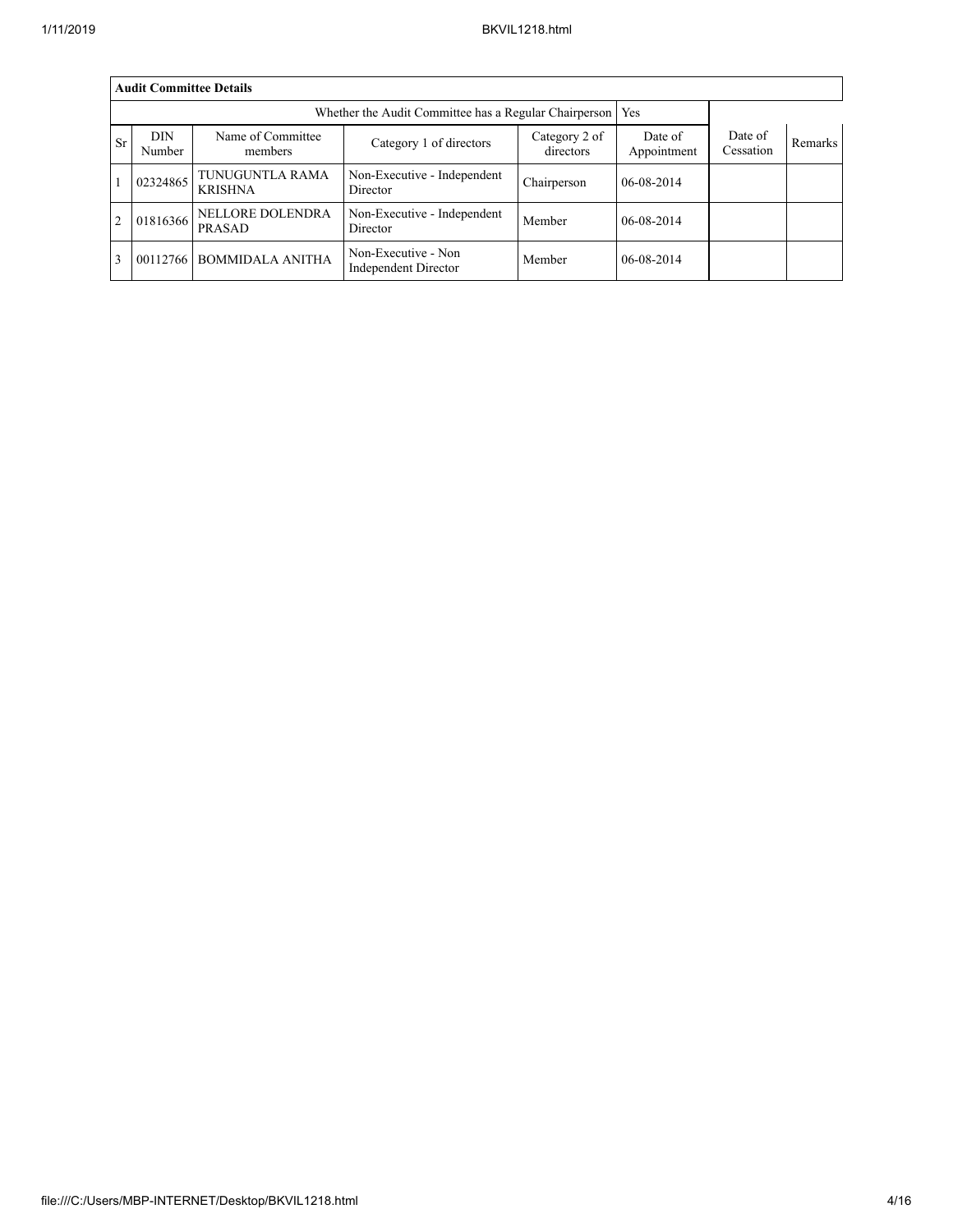|                | Nomination and remuneration committee |                                   |                                                                                   |                            |                        |                      |         |  |
|----------------|---------------------------------------|-----------------------------------|-----------------------------------------------------------------------------------|----------------------------|------------------------|----------------------|---------|--|
|                |                                       |                                   | Whether the Nomination and remuneration committee has a Regular Chairperson   Yes |                            |                        |                      |         |  |
| <b>Sr</b>      | DIN<br>Number                         | Name of Committee<br>members      | Category 1 of directors                                                           | Category 2 of<br>directors | Date of<br>Appointment | Date of<br>Cessation | Remarks |  |
|                | 01816366                              | NELLORE DOLENDRA<br>PRASAD        | Non-Executive - Independent<br>Director                                           | Chairperson                | 06-08-2014             |                      |         |  |
| $\overline{2}$ | 00112766                              | <b>BOMMIDALA ANITHA</b>           | Non-Executive - Non<br>Independent Director                                       | Member                     | 06-08-2014             |                      |         |  |
| 3              | 02324865                              | TUNUGUNTLA RAMA<br><b>KRISHNA</b> | Non-Executive - Independent<br>Director                                           | Member                     | 06-08-2014             |                      |         |  |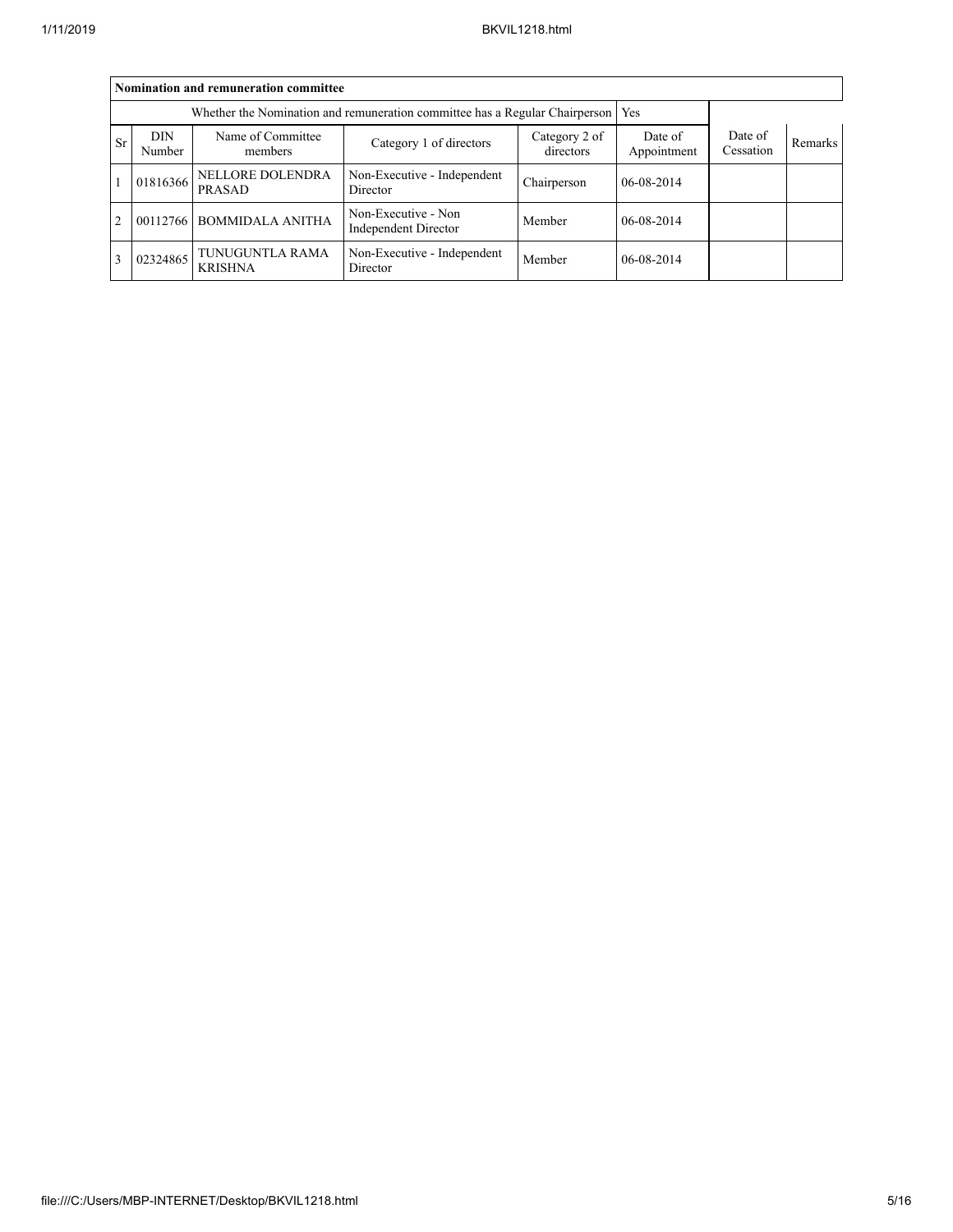|                          | <b>Stakeholders Relationship Committee</b> |                                         |                                                                                 |                            |                        |                      |         |  |  |
|--------------------------|--------------------------------------------|-----------------------------------------|---------------------------------------------------------------------------------|----------------------------|------------------------|----------------------|---------|--|--|
|                          |                                            |                                         | Whether the Stakeholders Relationship Committee has a Regular Chairperson   Yes |                            |                        |                      |         |  |  |
| <b>Sr</b>                | <b>DIN</b><br>Number                       | Name of Committee<br>members            | Category 1 of directors                                                         | Category 2 of<br>directors | Date of<br>Appointment | Date of<br>Cessation | Remarks |  |  |
| $\overline{\phantom{a}}$ | 00112766                                   | <b>BOMMIDALA ANITHA</b>                 | Non-Executive - Non<br>Independent Director                                     | Chairperson                | 06-08-2014             |                      |         |  |  |
| $\overline{2}$           | 00105030                                   | <b>BOMMIDALA RAMA</b><br><b>KRISHNA</b> | <b>Executive Director</b>                                                       | Member                     | 06-08-2014             |                      |         |  |  |
| $\overline{3}$           | 02324865                                   | TUNUGUNTLA RAMA<br><b>KRISHNA</b>       | Non-Executive - Independent<br>Director                                         | Member                     | 06-08-2014             |                      |         |  |  |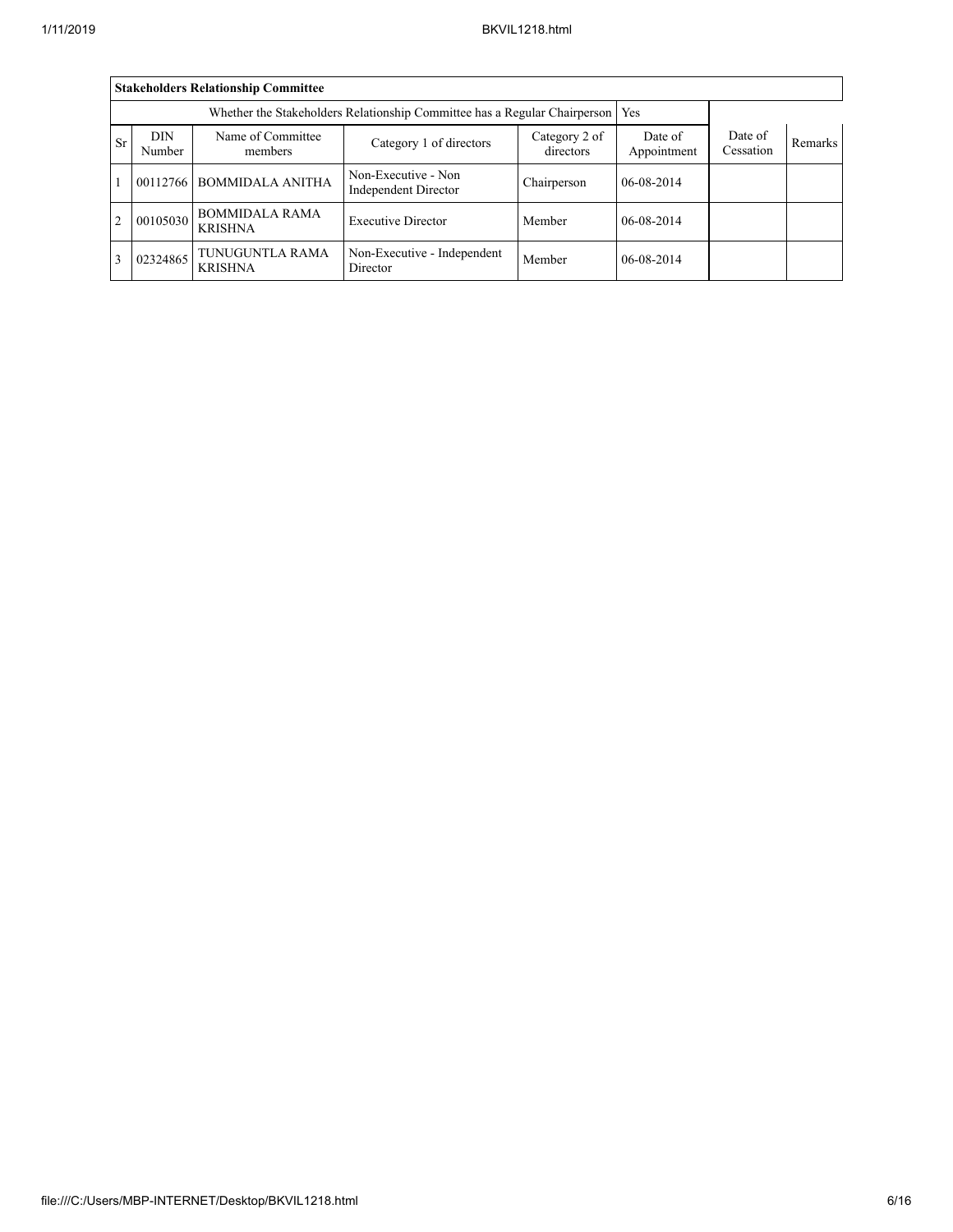|                | <b>Risk Management Committee</b>                                      |                                   |                                                       |             |                        |                      |         |  |  |
|----------------|-----------------------------------------------------------------------|-----------------------------------|-------------------------------------------------------|-------------|------------------------|----------------------|---------|--|--|
|                | Whether the Risk Management Committee has a Regular Chairperson   Yes |                                   |                                                       |             |                        |                      |         |  |  |
| <b>Sr</b>      | <b>DIN</b><br>Number                                                  | Name of Committee<br>members      | Category 2 of<br>Category 1 of directors<br>directors |             | Date of<br>Appointment | Date of<br>Cessation | Remarks |  |  |
|                | 00112766                                                              | <b>BOMMIDALA ANITHA</b>           | Non-Executive - Non<br>Independent Director           | Chairperson | 27-03-2018             |                      |         |  |  |
| $\overline{2}$ | 02324865                                                              | TUNUGUNTLA RAMA<br><b>KRISHNA</b> | Non-Executive - Independent<br>Director               | Member      | 27-03-2015             |                      |         |  |  |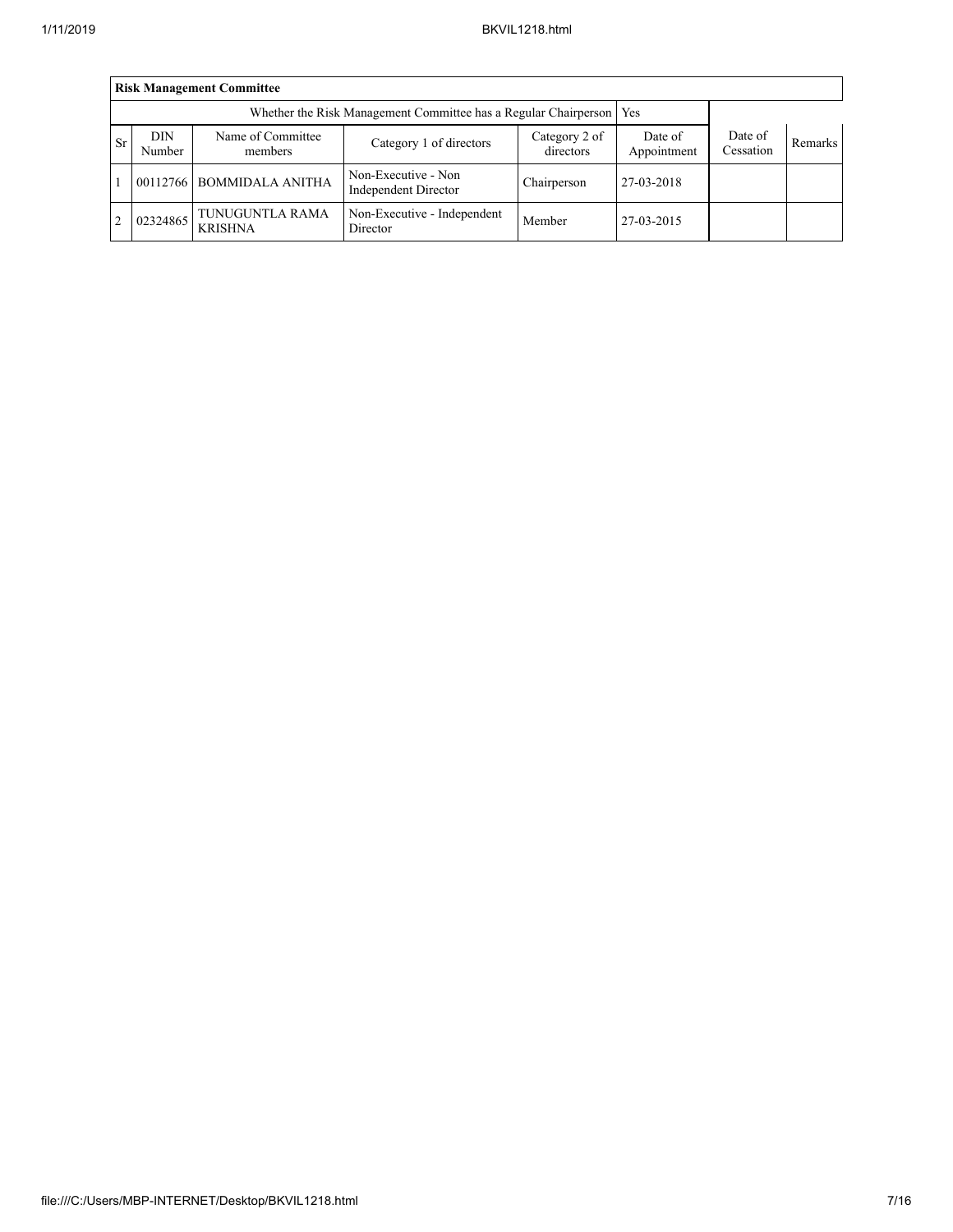|                                                                                 | <b>Corporate Social Responsibility Committee</b> |                              |                            |                            |                        |                      |         |  |
|---------------------------------------------------------------------------------|--------------------------------------------------|------------------------------|----------------------------|----------------------------|------------------------|----------------------|---------|--|
| Whether the Corporate Social Responsibility Committee has a Regular Chairperson |                                                  |                              |                            | No                         |                        |                      |         |  |
| Sr                                                                              | <b>DIN</b><br>Number                             | Name of Committee<br>members | Category 1 of<br>directors | Category 2 of<br>directors | Date of<br>Appointment | Date of<br>Cessation | Remarks |  |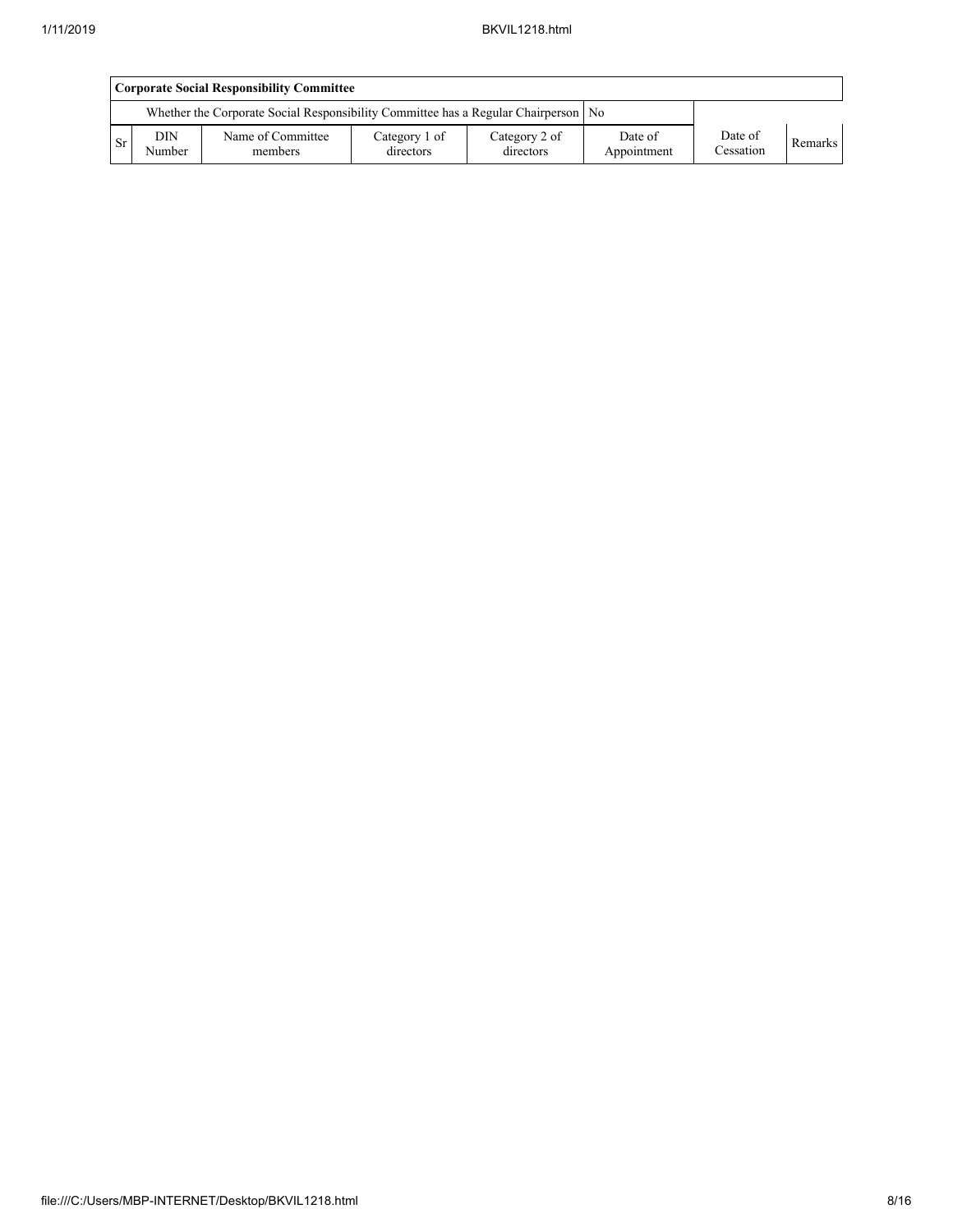|                | <b>Other Committee</b> |                                         |                                                    |                                             |                            |                |  |  |  |
|----------------|------------------------|-----------------------------------------|----------------------------------------------------|---------------------------------------------|----------------------------|----------------|--|--|--|
| Sr             | <b>DIN</b><br>Number   | Name of Committee<br>members            | Name of other committee<br>Category 1 of directors |                                             | Category 2 of<br>directors | <b>Remarks</b> |  |  |  |
|                |                        | 00112766 BOMMIDALA ANITHA               | <b>SHARE TRANSFER</b><br><b>COMMITTEE</b>          | Non-Executive - Non<br>Independent Director | Chairperson                |                |  |  |  |
| $\overline{2}$ | 00105030               | <b>BOMMIDALA RAMA</b><br><b>KRISHNA</b> | <b>SHARE TRANSFER</b><br><b>COMMITTEE</b>          | <b>Executive Director</b><br>Member         |                            |                |  |  |  |
| $\mathbf{3}$   | 02324865               | TUNUGUNTLA RAMA<br><b>KRISHNA</b>       | <b>SHARE TRANSFER</b><br><b>COMMITTEE</b>          | Non-Executive - Independent<br>Director     | Member                     |                |  |  |  |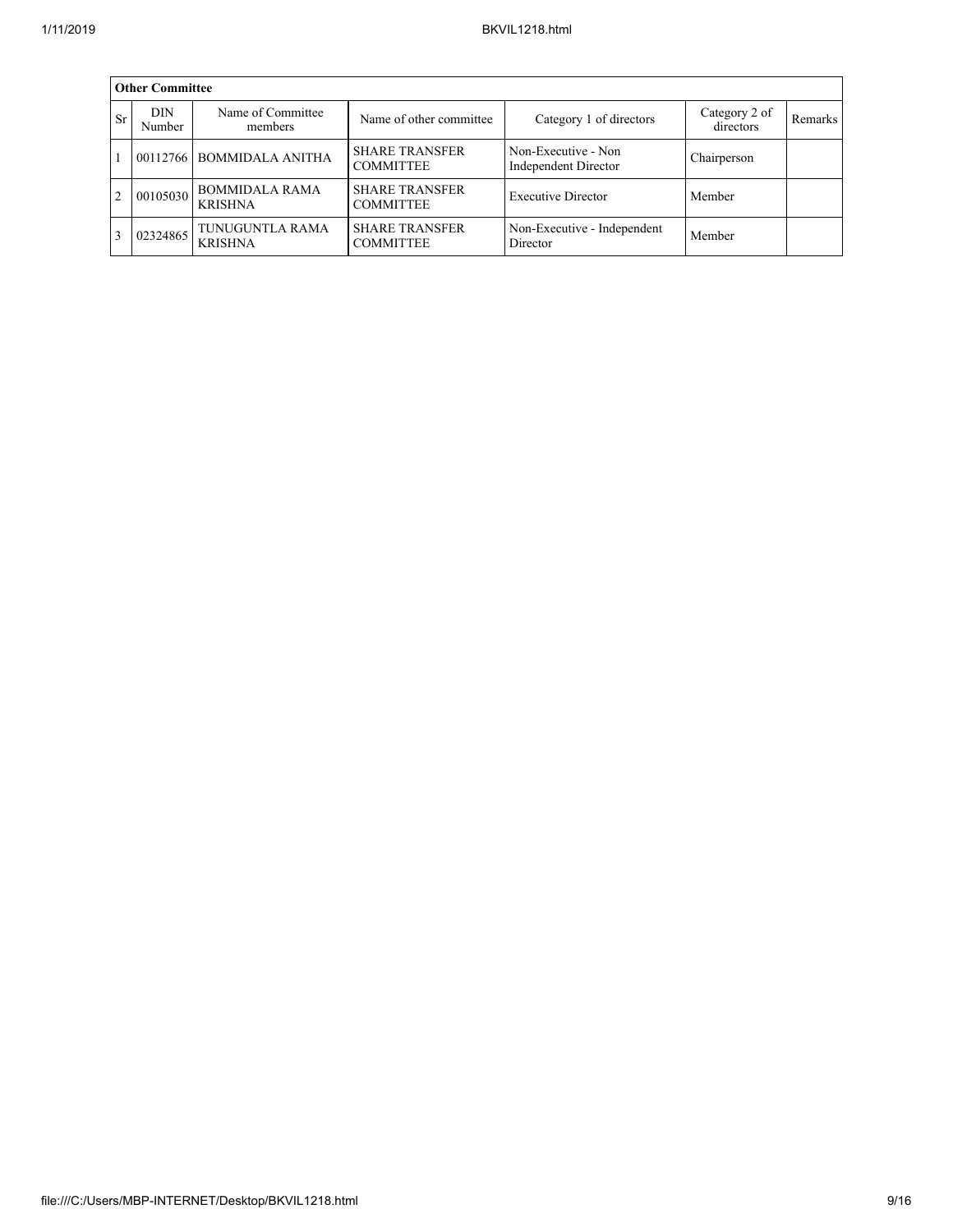|               | <b>Annexure 1</b>                                                |                                                         |                                                                |  |  |  |  |  |
|---------------|------------------------------------------------------------------|---------------------------------------------------------|----------------------------------------------------------------|--|--|--|--|--|
|               | <b>Annexure 1</b>                                                |                                                         |                                                                |  |  |  |  |  |
|               | <b>III. Meeting of Board of Directors</b>                        |                                                         |                                                                |  |  |  |  |  |
|               | Disclosure of notes on meeting of board of directors explanatory |                                                         |                                                                |  |  |  |  |  |
| Sr            | Date(s) of meeting (if any) in the<br>previous quarter           | $Date(s)$ of meeting (if any) in the<br>current quarter | Maximum gap between any two consecutive (in<br>number of days) |  |  |  |  |  |
|               | 20-09-2018                                                       |                                                         |                                                                |  |  |  |  |  |
| $\mathcal{D}$ |                                                                  | $01 - 10 - 2018$                                        | 10                                                             |  |  |  |  |  |
| 3             |                                                                  | 13-11-2018                                              | 42                                                             |  |  |  |  |  |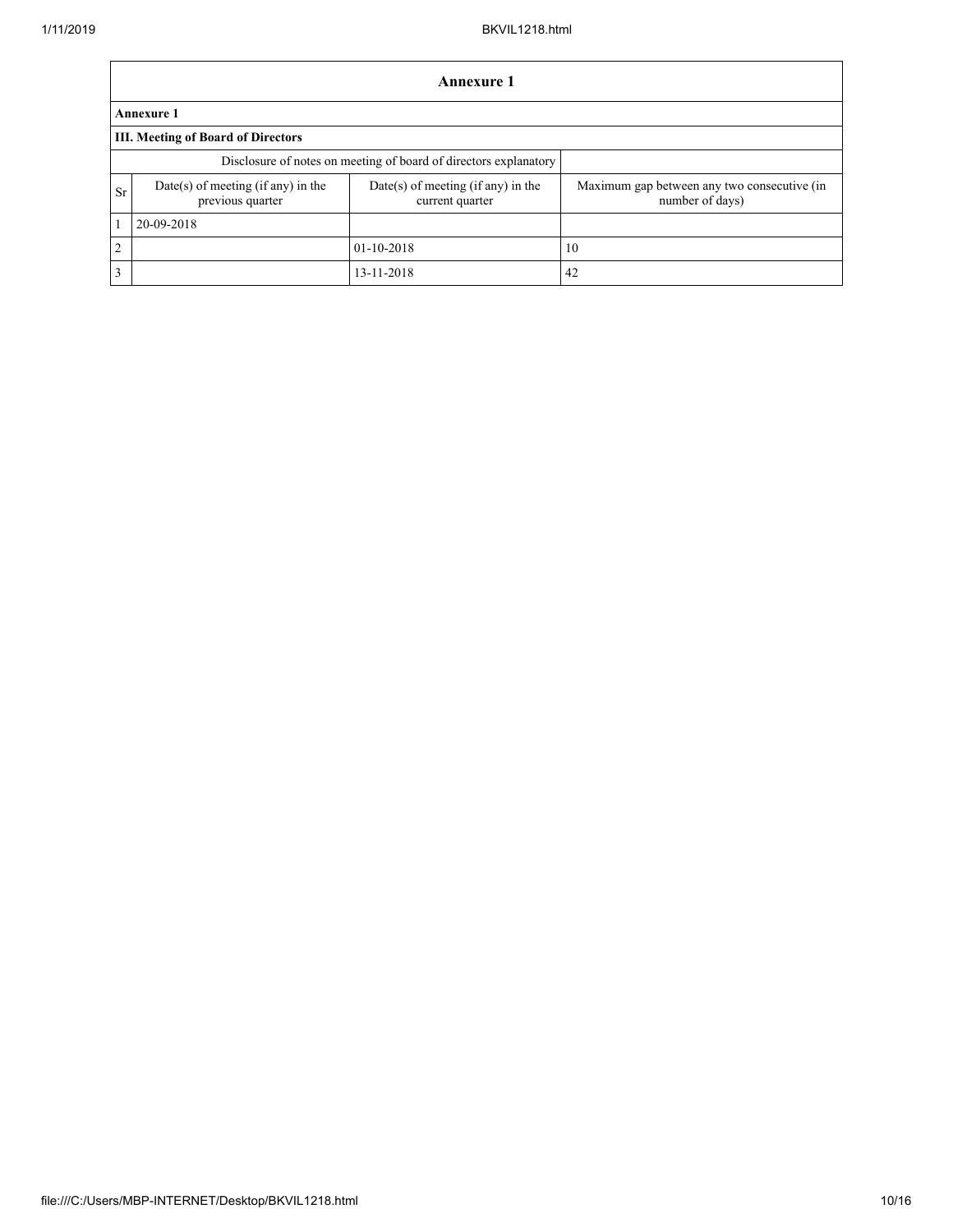| <b>Annexure 1</b> |                                                  |                                                                     |                                                     |                                 |                                                                     |                                                                               |                               |
|-------------------|--------------------------------------------------|---------------------------------------------------------------------|-----------------------------------------------------|---------------------------------|---------------------------------------------------------------------|-------------------------------------------------------------------------------|-------------------------------|
|                   | <b>IV. Meeting of Committees</b>                 |                                                                     |                                                     |                                 |                                                                     |                                                                               |                               |
|                   |                                                  |                                                                     |                                                     |                                 |                                                                     | Disclosure of notes on meeting of committees explanatory                      |                               |
| <b>Sr</b>         | Name of<br>Committee                             | $Date(s)$ of meeting<br>of the committee in<br>the relevant quarter | Whether<br>requirement of<br>Quorum met<br>(Yes/No) | Requirement<br>of Quorum<br>met | $Date(s)$ of meeting<br>of the committee in<br>the previous quarter | Maximum gap between<br>any two consecutive<br>meetings (in number of<br>days) | Name of<br>other<br>committee |
|                   | Audit<br>Committee                               | 13-11-2018                                                          | Yes                                                 | 3                               | 13-08-2018                                                          | 91                                                                            |                               |
| 2                 | <b>Stakeholders</b><br>Relationship<br>Committee | 13-11-2018                                                          | Yes                                                 | 3                               | 13-08-2018                                                          | 91                                                                            |                               |
| 3                 | Nomination<br>and<br>remuneration<br>committee   | $01 - 10 - 2018$                                                    | Yes                                                 |                                 | 20-09-2018                                                          | 10                                                                            |                               |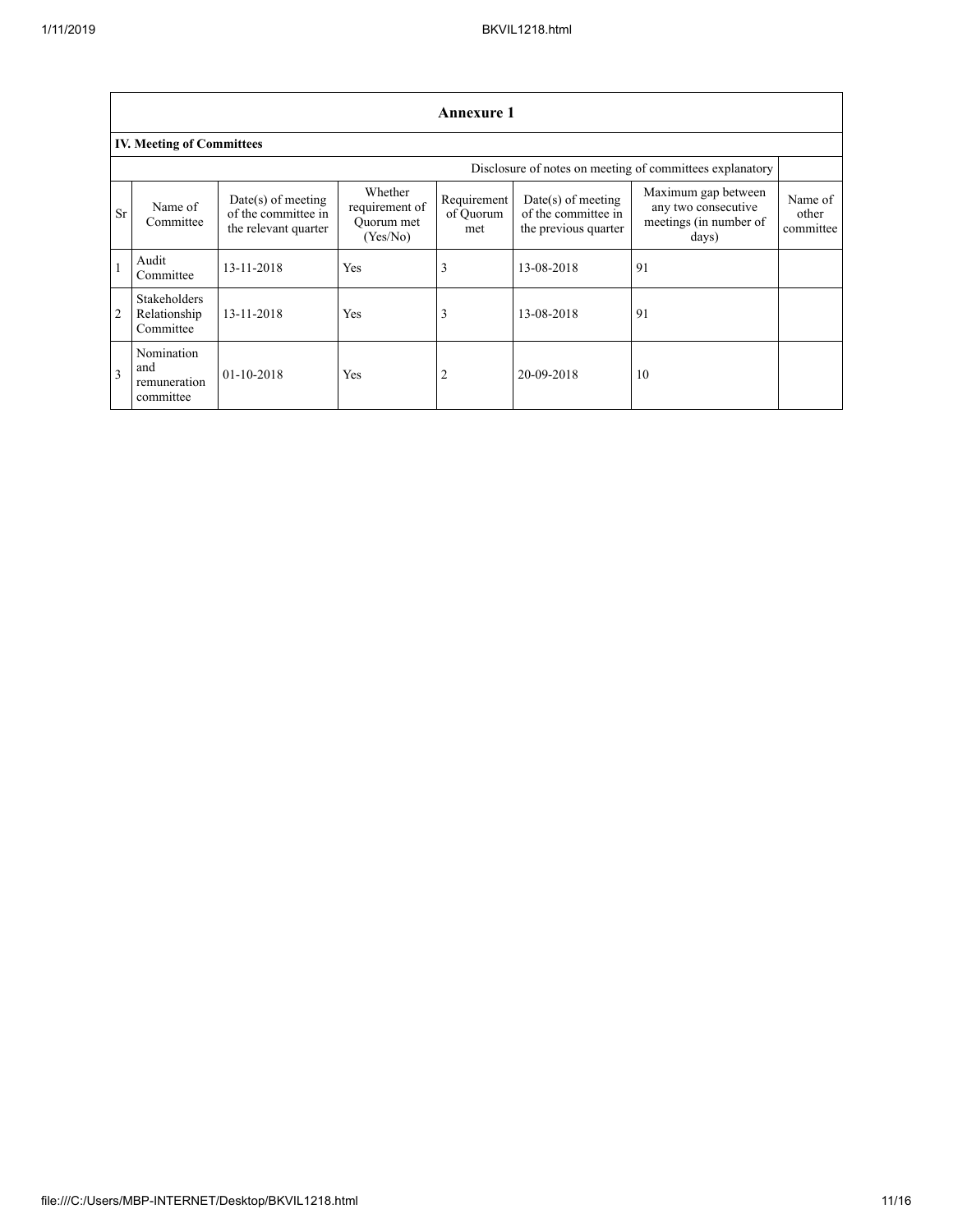|                | Annexure 1                                                                                                |                                  |                                                                    |  |  |  |  |
|----------------|-----------------------------------------------------------------------------------------------------------|----------------------------------|--------------------------------------------------------------------|--|--|--|--|
|                | V. Related Party Transactions                                                                             |                                  |                                                                    |  |  |  |  |
|                | Subject                                                                                                   | Compliance status<br>(Yes/No/NA) | If status is "No" details of non-<br>compliance may be given here. |  |  |  |  |
|                | Whether prior approval of audit committee obtained                                                        | NA                               |                                                                    |  |  |  |  |
| $\overline{2}$ | Whether shareholder approval obtained for material RPT                                                    | NA                               |                                                                    |  |  |  |  |
| $\mathcal{R}$  | Whether details of RPT entered into pursuant to omnibus approval<br>have been reviewed by Audit Committee | <b>NA</b>                        |                                                                    |  |  |  |  |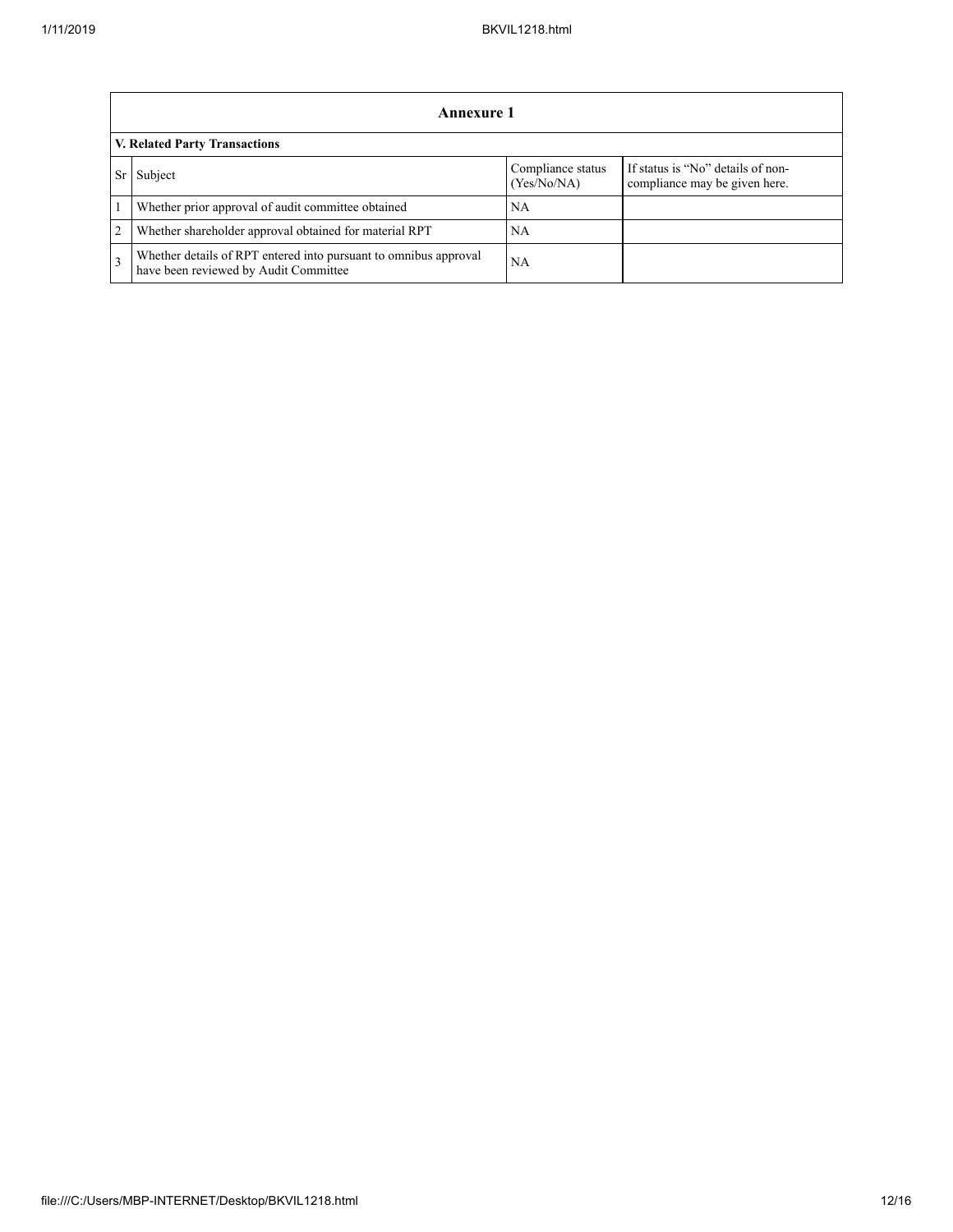|                | Annexure 1                                                                                                                                                                                                      |                               |  |  |  |
|----------------|-----------------------------------------------------------------------------------------------------------------------------------------------------------------------------------------------------------------|-------------------------------|--|--|--|
|                | <b>VI. Affirmations</b>                                                                                                                                                                                         |                               |  |  |  |
| <b>Sr</b>      | Subject                                                                                                                                                                                                         | Compliance<br>status (Yes/No) |  |  |  |
| $\mathbf{1}$   | The composition of Board of Directors is in terms of SEBI (Listing obligations and disclosure requirements)<br>Regulations, 2015                                                                                | Yes                           |  |  |  |
| $\overline{2}$ | The composition of the following committees is in terms of SEBI(Listing obligations and disclosure requirements)<br>Regulations, 2015 a. Audit Committee                                                        | Yes                           |  |  |  |
| $\overline{3}$ | The composition of the following committees is in terms of SEBI(Listing obligations and disclosure requirements)<br>Regulations, 2015. b. Nomination & remuneration committee                                   | Yes                           |  |  |  |
| $\overline{4}$ | The composition of the following committees is in terms of SEBI(Listing obligations and disclosure requirements)<br>Regulations, 2015. c. Stakeholders relationship committee                                   | Yes                           |  |  |  |
| 5              | The composition of the following committees is in terms of SEBI(Listing obligations and disclosure requirements)<br>Regulations, 2015. d. Risk management committee (applicable to the top 100 listed entities) | Yes                           |  |  |  |
| 6              | The committee members have been made aware of their powers, role and responsibilities as specified in SEBI<br>(Listing obligations and disclosure requirements) Regulations, 2015.                              | Yes                           |  |  |  |
| $\overline{7}$ | The meetings of the board of directors and the above committees have been conducted in the manner as specified in<br>SEBI (Listing obligations and disclosure requirements) Regulations, 2015.                  | Yes                           |  |  |  |
| 8              | This report and/or the report submitted in the previous quarter has been placed before Board of Directors.                                                                                                      | Yes                           |  |  |  |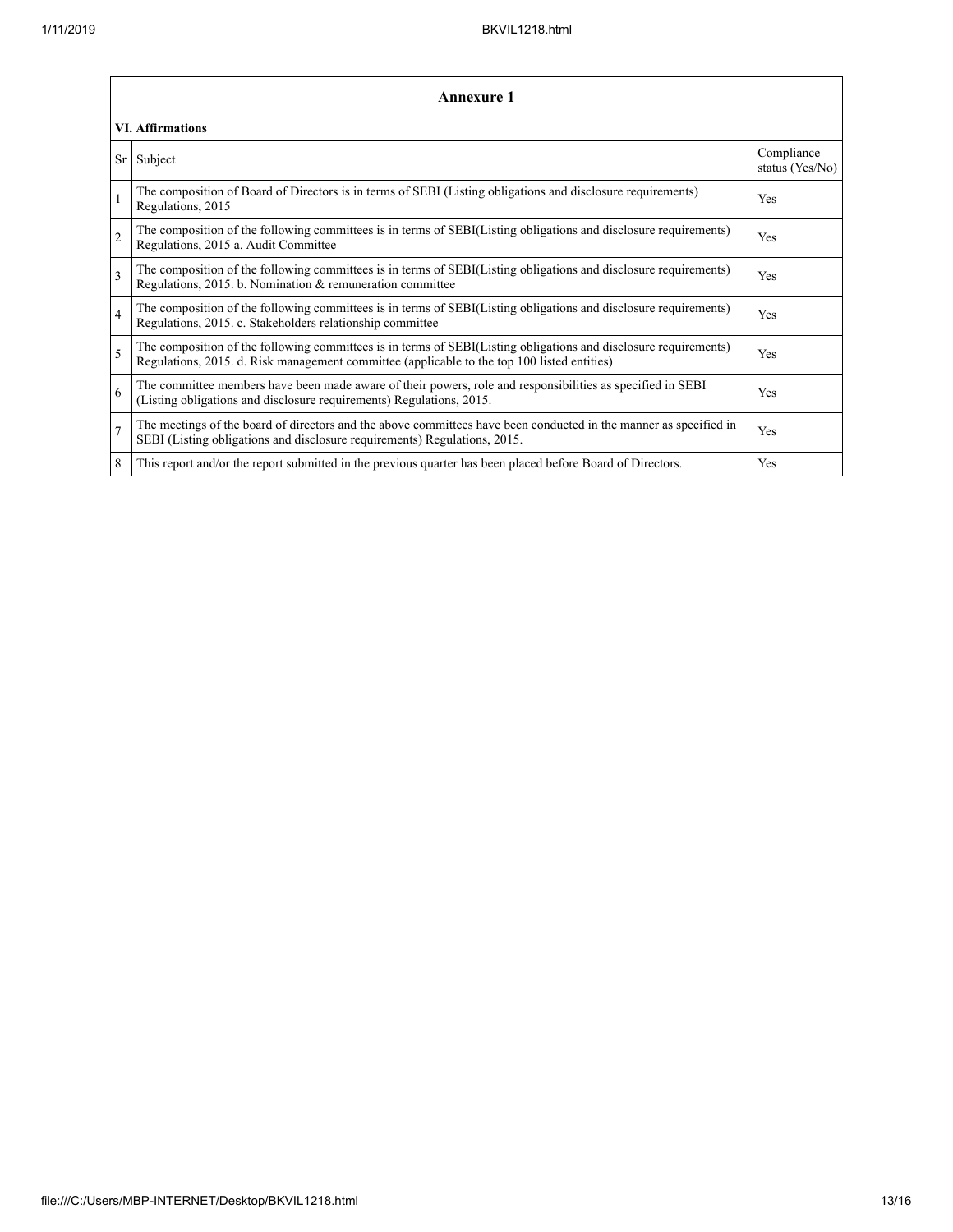| <b>Annexure 1</b> |                   |                                          |  |
|-------------------|-------------------|------------------------------------------|--|
| <b>Sr</b>         | Subject           | Compliance status                        |  |
|                   | Name of signatory | <b>B.VIRAT VISHNU</b>                    |  |
| $\overline{2}$    | Designation       | Company Secretary and Compliance Officer |  |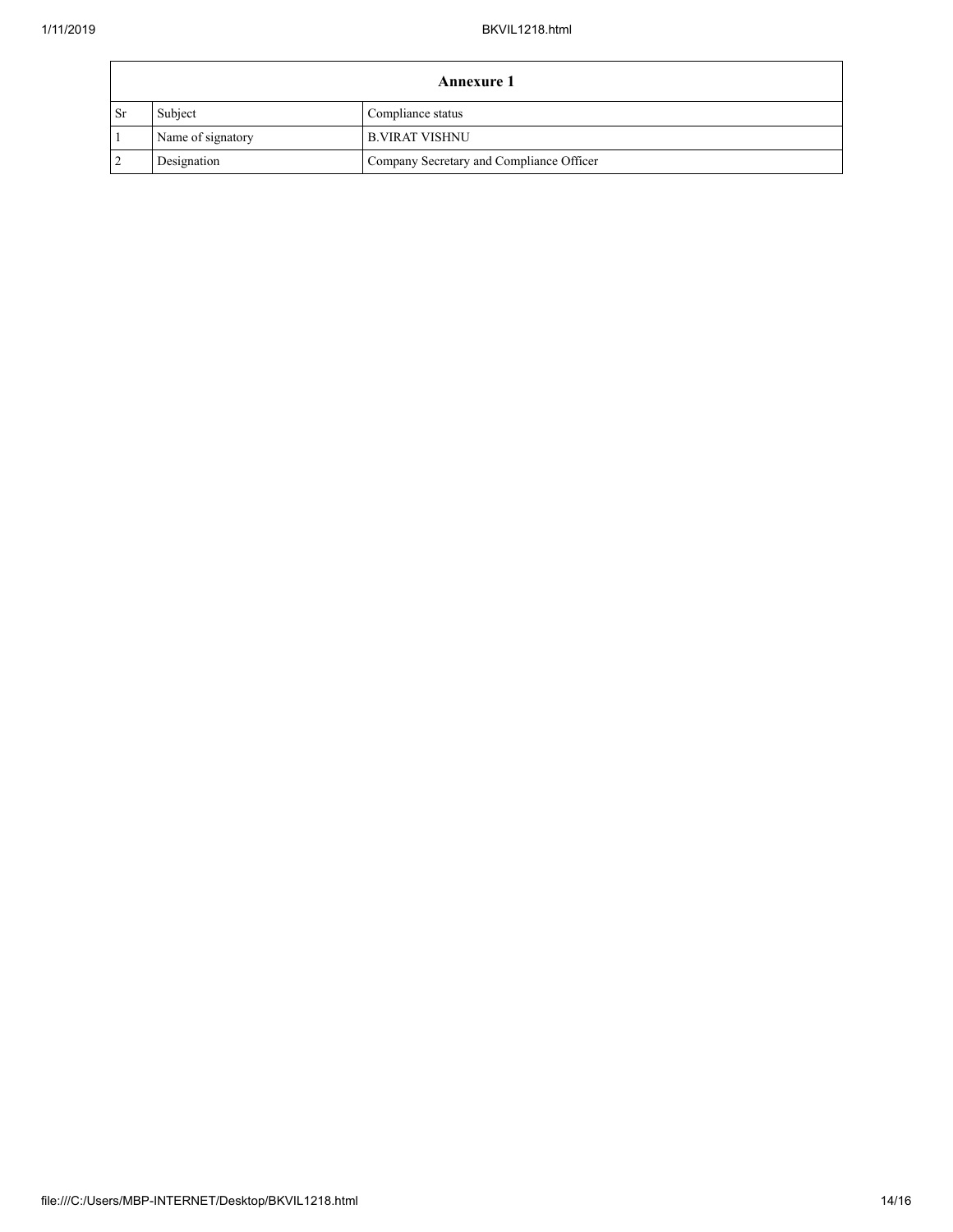| <b>Signatory Details</b> |                                          |  |  |
|--------------------------|------------------------------------------|--|--|
| Name of signatory        | <b>B. VIRAT VISHNU</b>                   |  |  |
| Designation of person    | Company Secretary and Compliance Officer |  |  |
| Place                    | <b>GUNTUR</b>                            |  |  |
| Date                     | 11-01-2019                               |  |  |